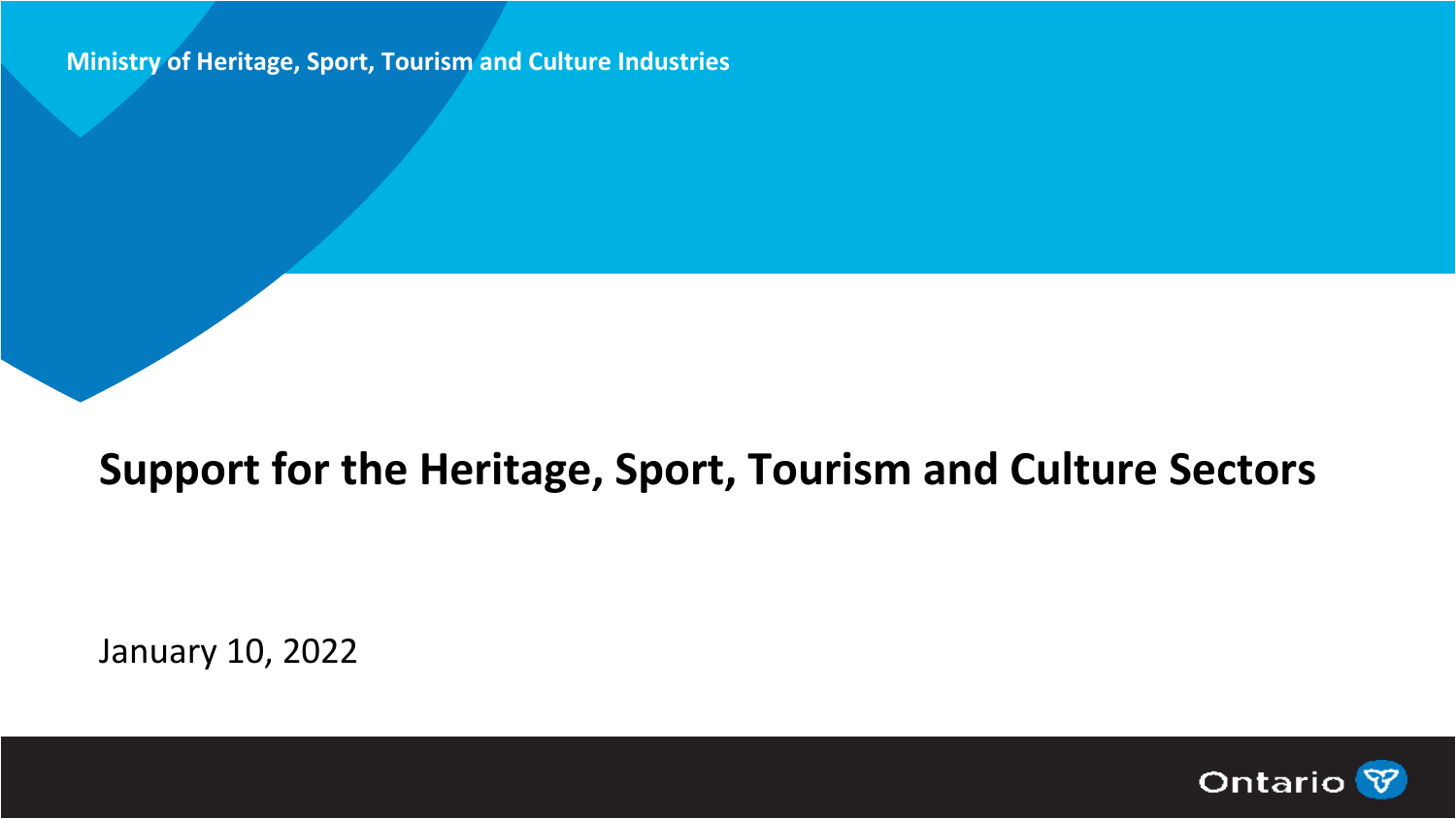# **Ministry of Heritage, Sport, Tourism and Culture Industries**

- ➢ The \$20M **Reconnect Ontario 2022** supports festivals and events that have a tourism economic impact and motivate visitors to rediscover Ontario, reconnect people with local experiences and increase tourism spending. The application window is open, and **applications are due by February 2, 2022.**
- ➢ The 2022-23 **Ontario Sport Hosting Program** provides project-based funding to help applicants deliver major national and international amateur sport events in Ontario. The application window is open, and **applications are due January 10, 2022.**
- ➢ The **Ontario Tourism Recovery Program (OTRP)** supports eligible Ontario-based, tourism businesses in the forprofit attractions and accommodations sectors that have been hardest hit by COVID-19. OTRP is a competitive, application-based grant program supporting private sector tourism businesses that are significant drivers to their regional tourism economies. The application window is now closed and funding notifications are expected in the coming weeks.
- ➢ The **Community Building Fund Capital** (delivered by the Ontario Trillium Foundation) provides support for non-profits, Indigenous communities and Municipalities in the community sport and recreation sectors. The fund helps strengthen communities by supporting the repair, renovation or retrofitting of existing sport and recreation facilities or COVID-19 related public health requirements now that support future preparedness. The application window is now closed and funding notifications are expected in the very near future.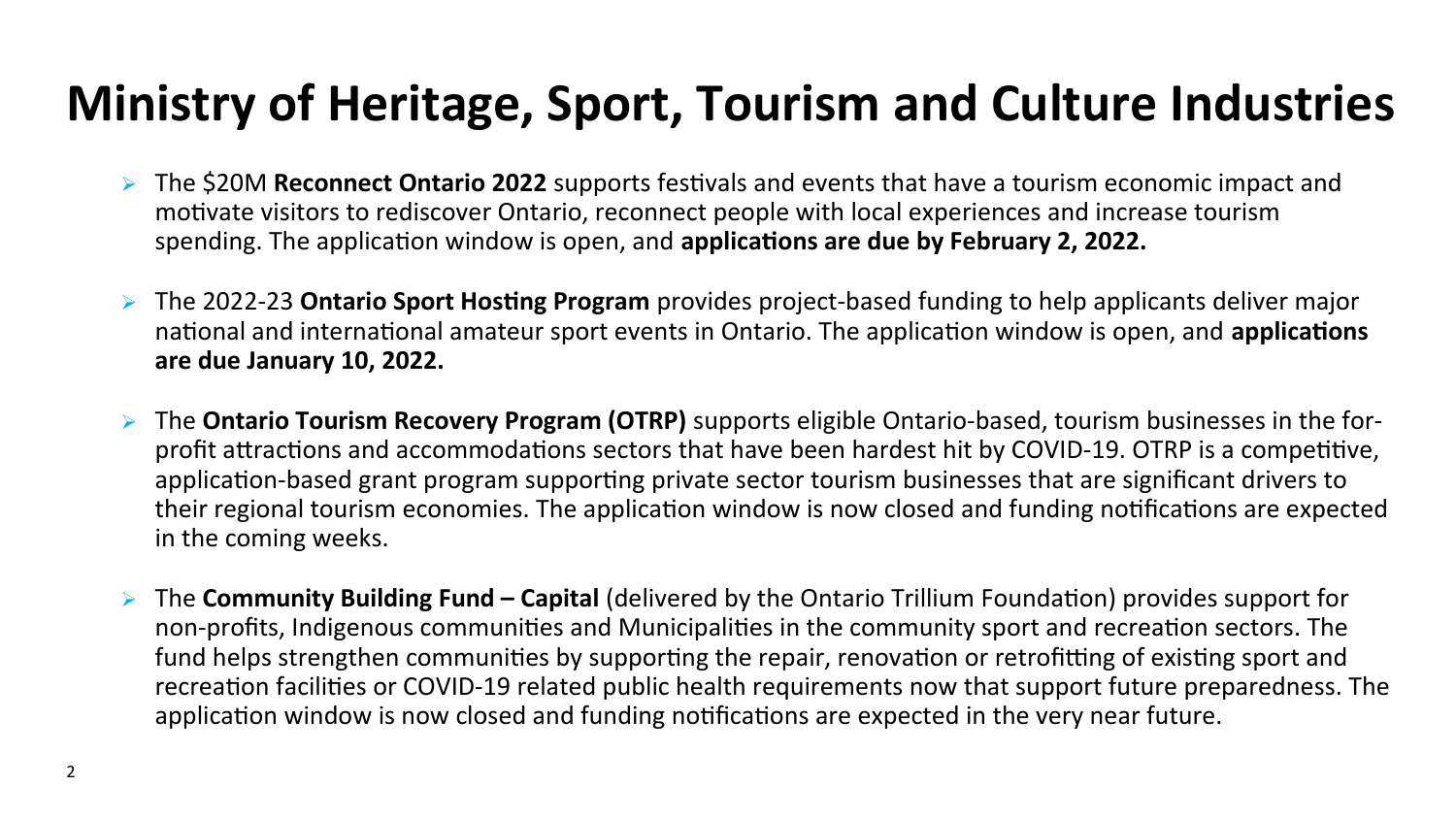### **Ministry of Finance**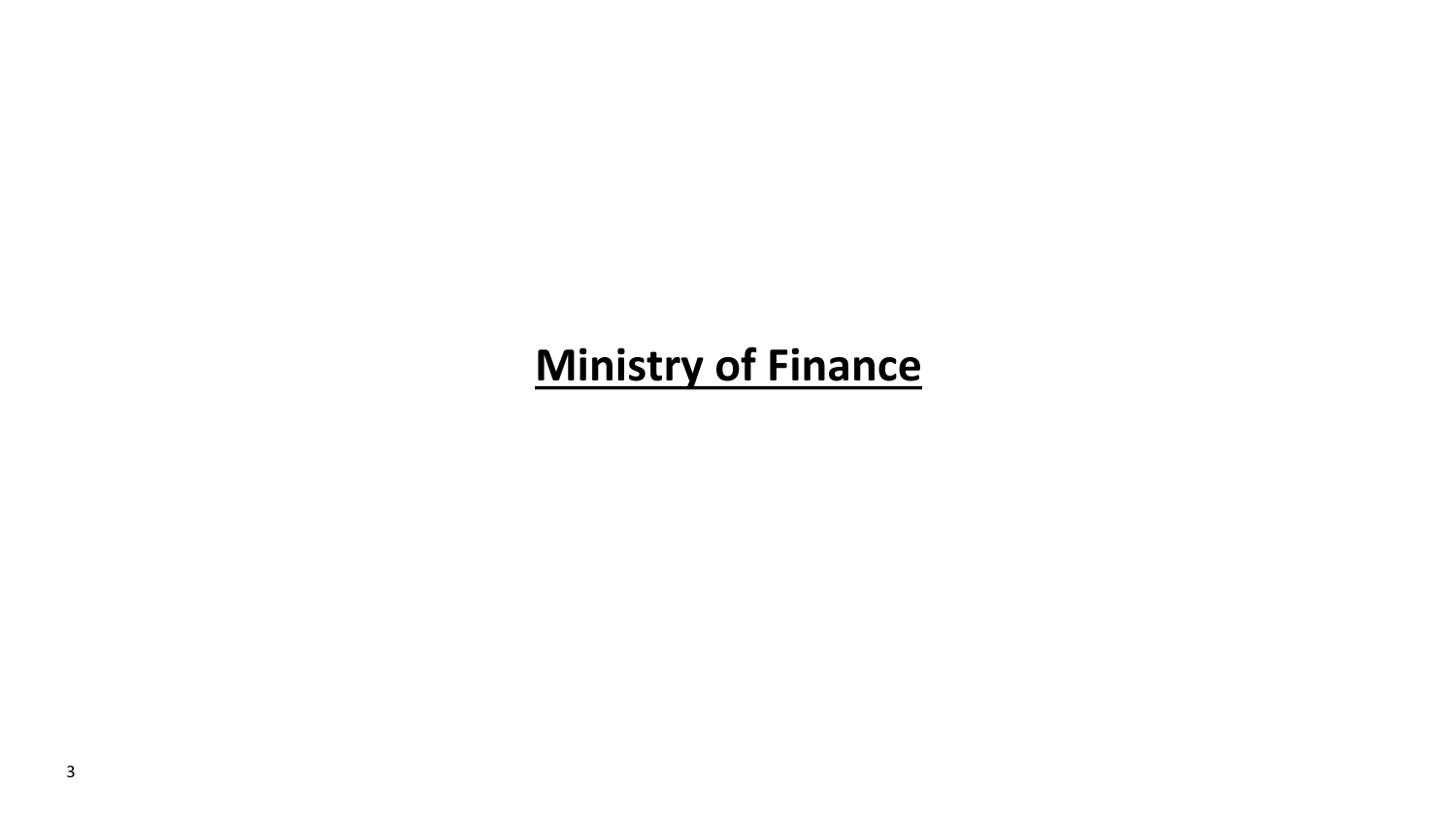## **Expanding Rebates for Property Tax and Energy Costs**

- ➢ To support businesses that are most impacted by provincial public health measures, the government is expanding the new Ontario Business Costs Rebate Program (OBCRP).
- ➢ The new OBCRP program will support eligible businesses that are required to close or reduce capacity due to recently announced public health measures.
- $\triangleright$  Eligible businesses will receive rebate payments for a portion of the property tax and energy costs they incur while subject to capacity limits. The rebate amount will be 50 per cent up to 100 per cent of these costs depending on the degree to which the business is subject to public heath restrictions.
	- $\circ$  Eligible businesses required to reduce capacity to 50 per cent, such as smaller retail stores, will receive a rebate payment equivalent to 50 per cent of their property tax and energy costs.
	- $\circ$  Eligible businesses required to close for indoor activities, such as restaurants and gyms, will receive a rebate payment equivalent to 100 per cent of their costs.

**The Ontario Busines Costs Rebate Program was announced on December 22, 2021. Under the program, eligible businesses were to receive rebate payments equivalent to 50 per cent of the property tax and energy costs they incur while subject to the capacity limits at the time.**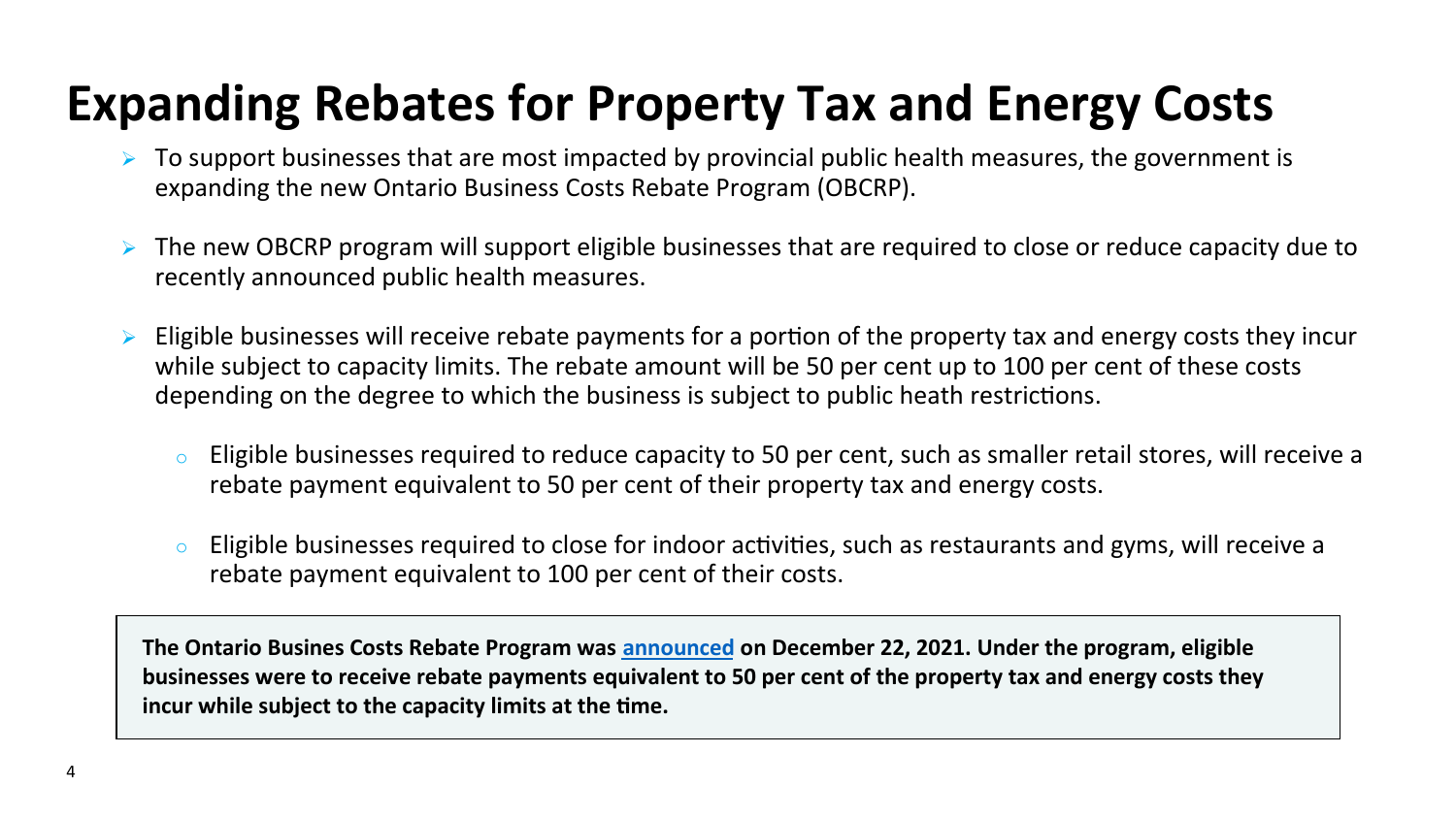## **Overview of the Ontario Business Costs Rebate Program**

### **Eligibility**

 $\triangleright$  A full list of eligible business types will be provided prior to the launch of the application portal.

### **Applications Process**

- ➢ Online applications for this program will open on January 18, with payments to eligible businesses provided retroactive to December 19, 2021.
- $\triangleright$  Businesses will be required to submit documentation including property tax and energy bills as part of the application process.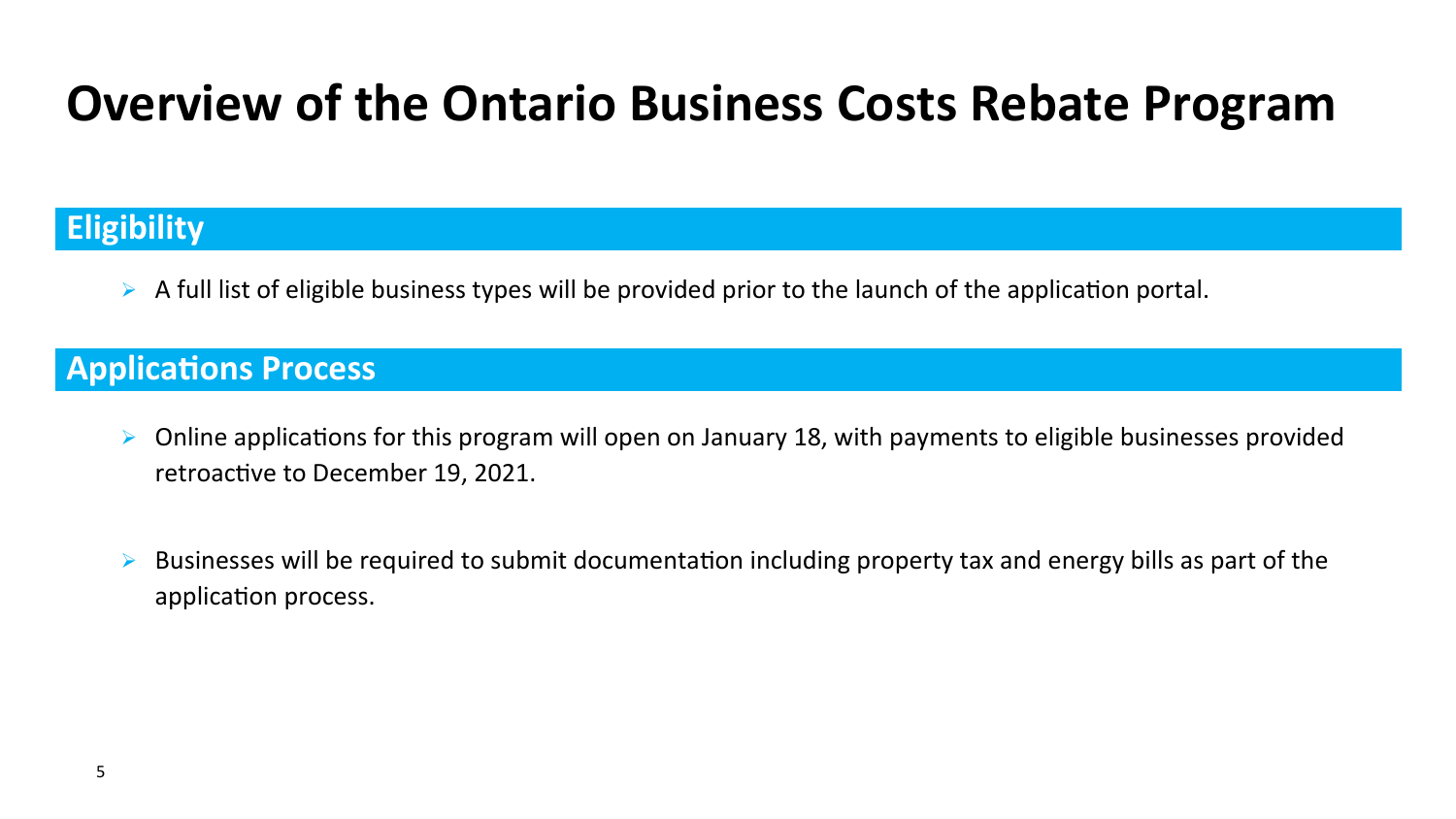# **Cash-flow Supports for Businesses Through Tax Deferrals**

### **Six-month Interest- and Penalty-free Period**

- ➢ Effective January 1, 2022, the province is also providing additional support to help improve cash flows for Ontario businesses by providing a six-month interest- and penalty-free period to make payments for most provincially administered taxes.
- $\triangleright$  This measure will provide up to \$7.5 billion in relief to help approximately 80,000 Ontario businesses. This will support businesses now, while capacity and operating restrictions are in place, and provide the flexibility Ontario businesses will need for long-term planning.

| Businesses have the option to delay payments on the following provincial taxes |                                                           |  |  |  |
|--------------------------------------------------------------------------------|-----------------------------------------------------------|--|--|--|
| • Employer Health Tax                                                          | • International Fuel Tax Agreement                        |  |  |  |
| • Beer, Wine & Spirits Taxes                                                   | $\cdot$ Gas Tax                                           |  |  |  |
| $\bullet$ Tobacco Tax                                                          | • Retail Sales Tax on Insurance Contracts & Benefit Plans |  |  |  |
| • Insurance Premium Tax                                                        | • Mining Tax                                              |  |  |  |
| $\cdot$ Fuel Tax                                                               | • Race Tracks Tax                                         |  |  |  |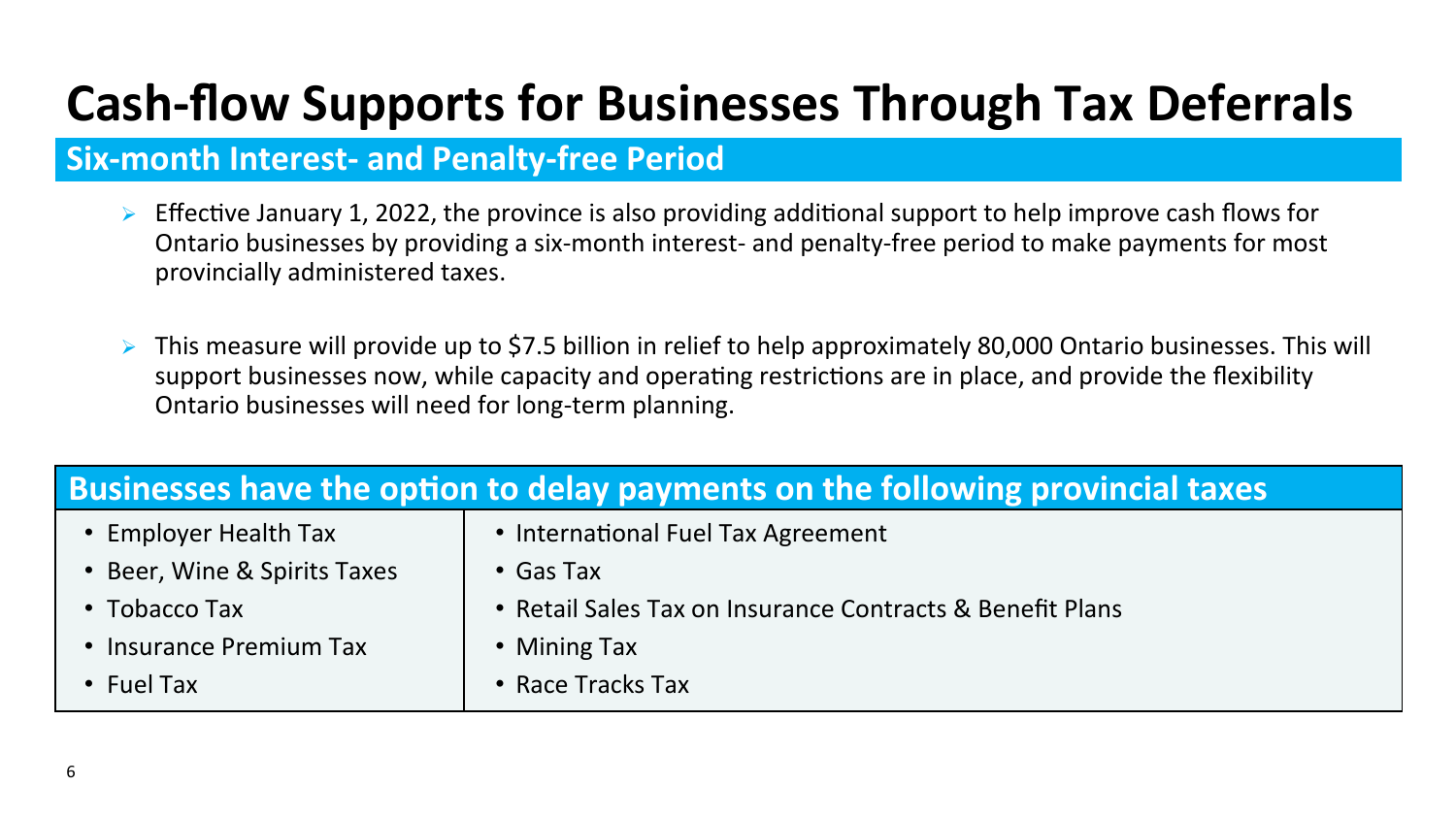## **Ministry of Energy**